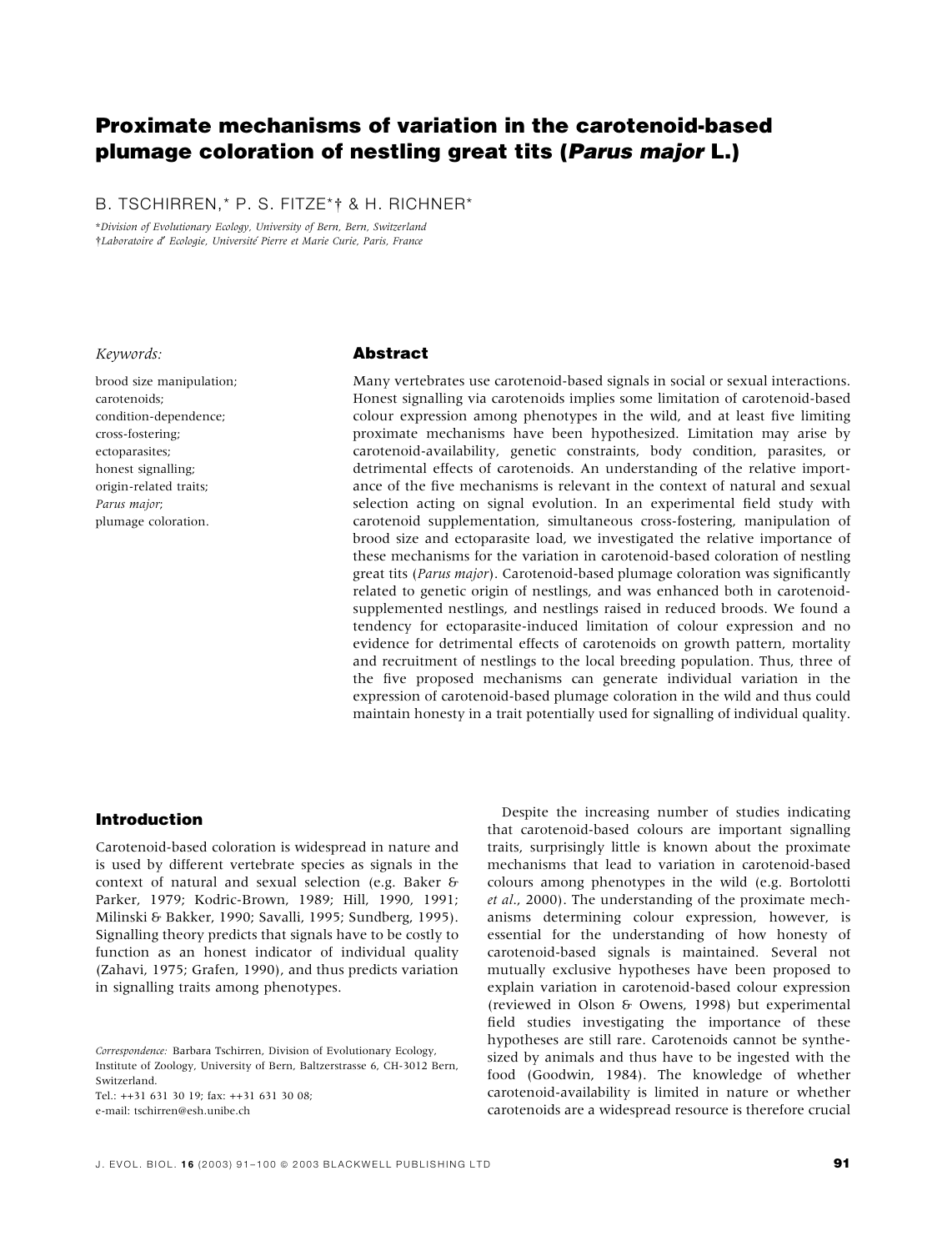for the understanding of all carotenoid-based functions and structures. Several studies suggest that carotenoidavailability is limited in nature (carotenoid-availability hypothesis, e.g. Slagsvold & Lifjeld, 1985; Hill, 1992, 1994; Grether et al., 1999; Craig & Foote, 2001). Signalling theory therefore predicts that access to large quantities of carotenoids and thus development of an intense coloration is restricted to high quality individuals (e.g. Kodric-Brown, 1989). However, the carotenoidavailability hypothesis is controversial as other studies assume that carotenoids are ubiquitous in the natural diet of animals and therefore not a limited resource (e.g. Hudon, 1994; Thompson et al., 1997).

Limitation of the colour expression may also occur post-consumption as a result of the physiological ability of an individual to absorb or deposit ingested carotenoids. This ability may have a genetic, a condition-dependent, and ⁄ or a parasite-dependent determination. The genetic-limitation hypothesis suggests that colour differences between individuals may arise by genetic control of colour expression (Brush, 1990; Bortolotti et al., 2000). Heritable variation is a basic assumption for the evolution of a signal. Despite the numerous studies suggesting a signalling function of carotenoid-based colours, only Hill (1991) found a correlation between father and son plumage colour and thus an indication for a genetic determination of the carotenoid-based plumage coloration in birds (see also Craig & Foote, 2001 for differences in carotenoid-use by sockeye salmon morphs). An experimental cross-fostering approach is required to investigate origin-related variation in plumage coloration of birds. However, both genetic and maternal effects may contribute to origin-related variation measured with this approach (see Discussion).

Besides genetic constraints, condition-dependent physiological mechanisms involved in carotenoid absorption, transport, metabolism, storage or deposition may restrict the colour intensity (condition-dependence hypothesis Brockmann & Völker, 1934; Brush, 1978; Frischknecht, 1993; Hill & Montgomerie, 1994; Hudon, 1994; Bortolotti et al., 1996; Thompson et al., 1997).

Furthermore parasites may limit the expression of carotenoid-based colours by reducing pigment uptake or host-condition, or by provoking a trade-off between carotenoid demand for coloration vs. immune function (parasite hypothesis, e.g. Hamilton & Zuk, 1982; Milinski & Bakker, 1990; Zuk et al., 1990; Houde & Torio, 1992; Lozano, 1994; Skarstein & Folstad, 1996; Hill & Brawner III, 1998). However, whether carotenoid-based colours signal parasite load or health status is controversial as positive relationships between coloration and parasite load have also been reported in the literature (Shykoff & Widmer, 1996; reviewed in Møller et al., 2001).

In contrast to the idea that carotenoids act beneficially on the immune system of animals (e.g. free radical absorption or enhancement of immune response, reviewed in Bendich, 1989a and Møller et al., 2001),

detrimental effects of carotenoids have been suggested recently (Nowak, 1994; Olson & Owens, 1998). A tradeoff between coloration and health status, due to carotenoid ingestion, may therefore arise. Thus only individuals of good quality would be able to carry the costs of developing an intense coloration.

To investigate the importance of the five proposed mechanisms that potentially limit carotenoid-based colour expression and lead to variation in carotenoidbased coloration among phenotypes, we performed a field experiment on nestling great tits (Parus major, Passeriformes). The great tit is one of the few bird species where a conspicuous carotenoid-based coloration is developed already during the nestling stage (Brush, 1990). It arises by unmodified deposition of the two carotenoids lutein and zeaxanthin in the developing feathers (Partali et al., 1987).

By supplementing nestling great tits with carotenoids, we experimentally investigated whether access to dietary carotenoids limits the expression of the yellow plumage coloration. According to the carotenoid-availability hypothesis we predict a more intense coloration of carotenoidsupplemented nestlings. To investigate the role of both origin-related and condition-dependent effects, nestlings were cross-fostered and raised in naturally sized or reduced broods. According to the genetic-limitation and the condition-dependence hypotheses, we expect originrelated variation in the carotenoid-based coloration and predict a more intense coloration of nestlings raised in reduced broods. To test for the parasite hypothesis we infested half of the nests with the hen flea Ceratophyllus gallinae, a common haematophagous ectoparasite that affects reproduction and condition of great tits (e.g. Richner et al., 1993; Heeb et al., 1999). According to the parasite hypothesis we predict a reduced colour intensity of nestlings raised in infested nests. Finally, we tested for detrimental effects of carotenoids by comparing nestling body mass, mortality between hatching and fledging, and local recruitment of carotenoid-supplemented and control nestlings. The combination of the treatments applied simultaneously to the nests allowed us to investigate the importance of the proposed mechanisms within one single study design. Thus our experimental set-up allowed a comparative investigation of the relative importance of the different proposed mechanisms, as opposed to approaches where the effects are investigated separately and independently.

# Materials and methods

### General experimental procedure

The experiment was performed during the breeding season, 1999, in a great tit population breeding in nest boxes in the Forst, a forest near Bern, Switzerland (46°54'N 7°17'E / 46°57'N 7°21'E). Nest boxes were regularly visited from the beginning of the breeding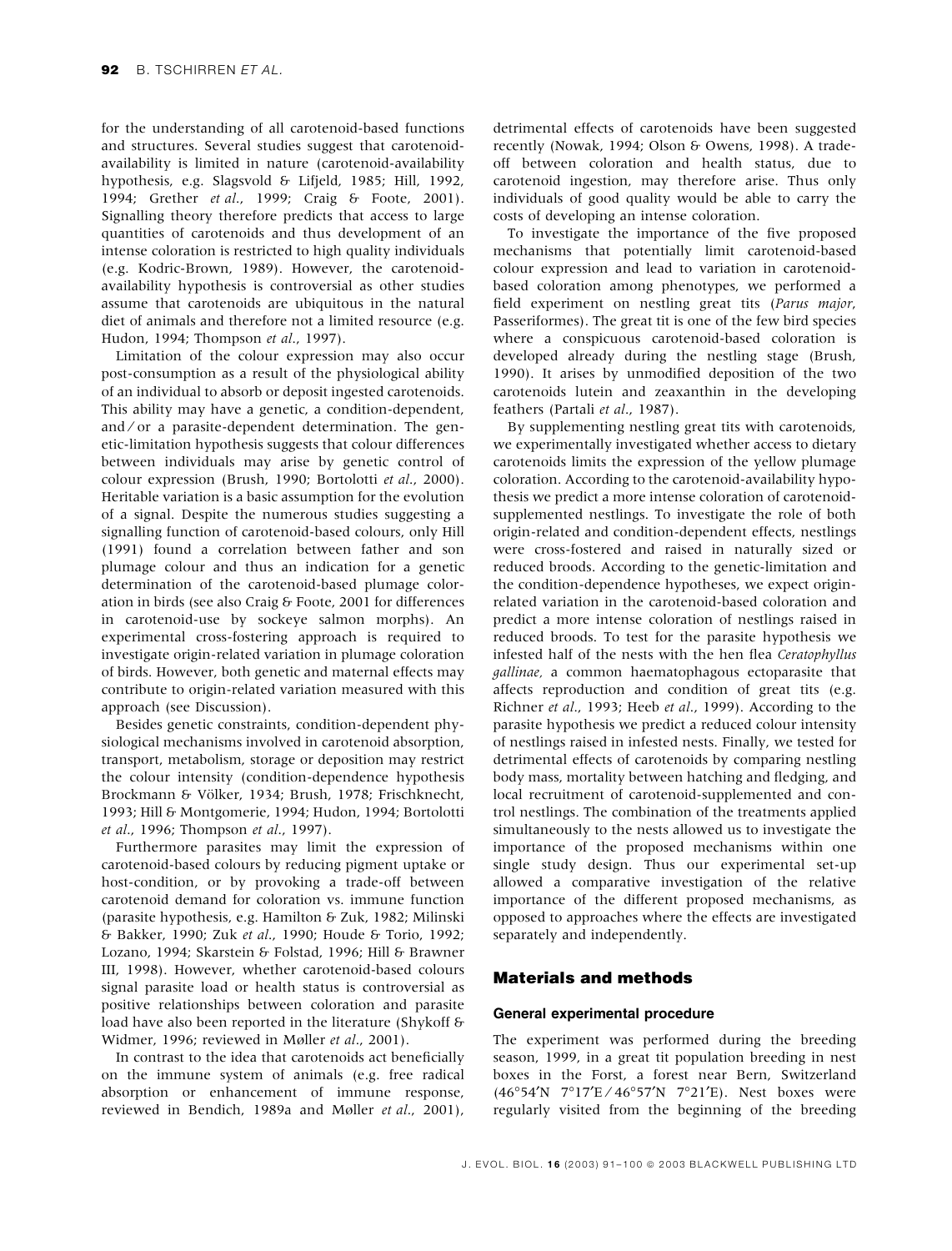season onwards to determine the start of egg laying and the hatching date. To eliminate initial differences in nestbased ectoparasite levels and thus additional variance in the measured traits, we heat-treated all nests in a microwave oven the day the birds laid their sixth egg (following Richner et al., 1993). Nestling body mass was measured on day 2 (day  $1 =$  day of hatching), day 8 and day 16, using an electronic balance with a precision of 0.01 g. Nestlings were marked individually by clipping down feathers on day 2 and were ringed with aluminium rings on day 8. In the following year, breeding great tits were captured in the nest boxes during the nestling period to assess local recruitment.

# Brood size manipulation and cross-fostering

To investigate condition-dependent variation of the carotenoid-based coloration we experimentally manipulated the condition of nestlings by means of a brood size reduction. First, all eggs were weighed after clutch completion and the medium-sized egg of each nest was replaced by an artificial egg (Fig. 1a). Thus, all females incubated a clutch with the original clutch size but with one egg being replaced by an artificial egg. To create reduced and naturally sized broods, nestlings were exchanged among pairs of nests (hereafter referred to as nest pairs) with the same hatching date and a similar brood size (maximal difference of two nestlings, total 62 nests) 1 day post-hatching. One nest of each nest pair ended up with two nestlings less after the brood size manipulation compared with the brood size before egg replacement (hereafter referred to as reduced nest), whereas in the other nest the brood size before egg replacement was restored (hereafter referred to as control nest, Fig. 1a). Because of the egg replacement before incubation, no surplus nestlings remained after brood size reduction, which otherwise could be of ethical concern. The brood size of reduced and control nests was not significantly different before the brood size manipulation (mean brood size of reduced nest:  $7.4 \pm 0.2$ nestlings, mean brood size of control nest:  $7.4 \pm 0.2$ nestlings, paired *t*-test:  $t_{30} = 0.0$ , n.s.), whereas differences after brood size manipulation were highly significant (mean brood size of reduced nest:  $6.4 \pm 0.2$ nestlings, mean brood size of control nest:  $8.4 \pm 0.2$ nestlings, paired *t*-test:  $t_{30} = -9.89$ ,  $P = 0.0001$ ). Mean nestling body mass of reduced vs. control broods was not significantly different immediately after manipulation (mean nestling body mass in reduced nests:  $2.48 \pm 0.07$  g, mean nestling body mass in control nests: 2.44  $\pm$  0.08 g, paired *t*-test:  $t_{30} = 0.595$ , n.s.), indicating that there was no experimenter bias due to initial body mass differences between treatment groups.

Simultaneously with the brood size manipulation, nestlings were partially cross-fostered within nest pairs (total 460 nestlings of 62 nests, Fig. 1a) to investigate origin-related variation of the carotenoid-based colo-





After cross-fostering and brood size manipulation



(b) Example of treatment assignment in the nest of origin

| $\bullet$<br>$\circ$ <sub>p</sub><br>$\mathbf{D}$<br>Exchange<br>Stav | $\chi^{\circ}_{\mathcal{C}}$ $\chi^{\circ}_{\mathcal{C}}$ $\chi^{\circ}_{\mathcal{P}}$ $\chi^{\circ}_{\mathcal{P}}$ $\chi^{\circ}_{\mathcal{C}}$ $\chi^{\circ}_{\mathcal{C}}$<br>Exchange<br>Exchange<br>Stay | Exchange<br>Stay<br><b>Stav</b> |
|-----------------------------------------------------------------------|---------------------------------------------------------------------------------------------------------------------------------------------------------------------------------------------------------------|---------------------------------|
| Heavy                                                                 | Body mass                                                                                                                                                                                                     |                                 |

Fig. 1 Experimental design (a) In all clutches, the medium-sized egg was replaced by an artificial egg. Thus, compared with their originally planned family size, all broods were reduced by one nestling 1 day post-hatching. Among pairs of nests, nestlings were partially cross-fostered and the brood size of the nests was manipulated simultaneously. As a consequence of both treatments, one nest of each pair was reduced by two nestlings, whereas the other one held the originally planned number of offspring and both nests consisted of own and foreign nestlings. (b) Cross-foster treatment (exchange ⁄ stay) and feeding treatment (carotenoid C ⁄ placebo P) were randomly assigned to the heaviest nestling of each nest, and then alternated through the mass-based rank list of nestlings.

ration. Cross-fostering allowed a separation of effects due to either common environment or common origin. First, nestlings were ranked according to their body mass in the nest where they were born (hereafter referred to as origin). The heaviest nestling was randomly assigned to stay in the nest of origin or to be exchanged to the partner nest by throwing a coin. Cross-foster treatment (exchange ⁄ stay) was then alternated through the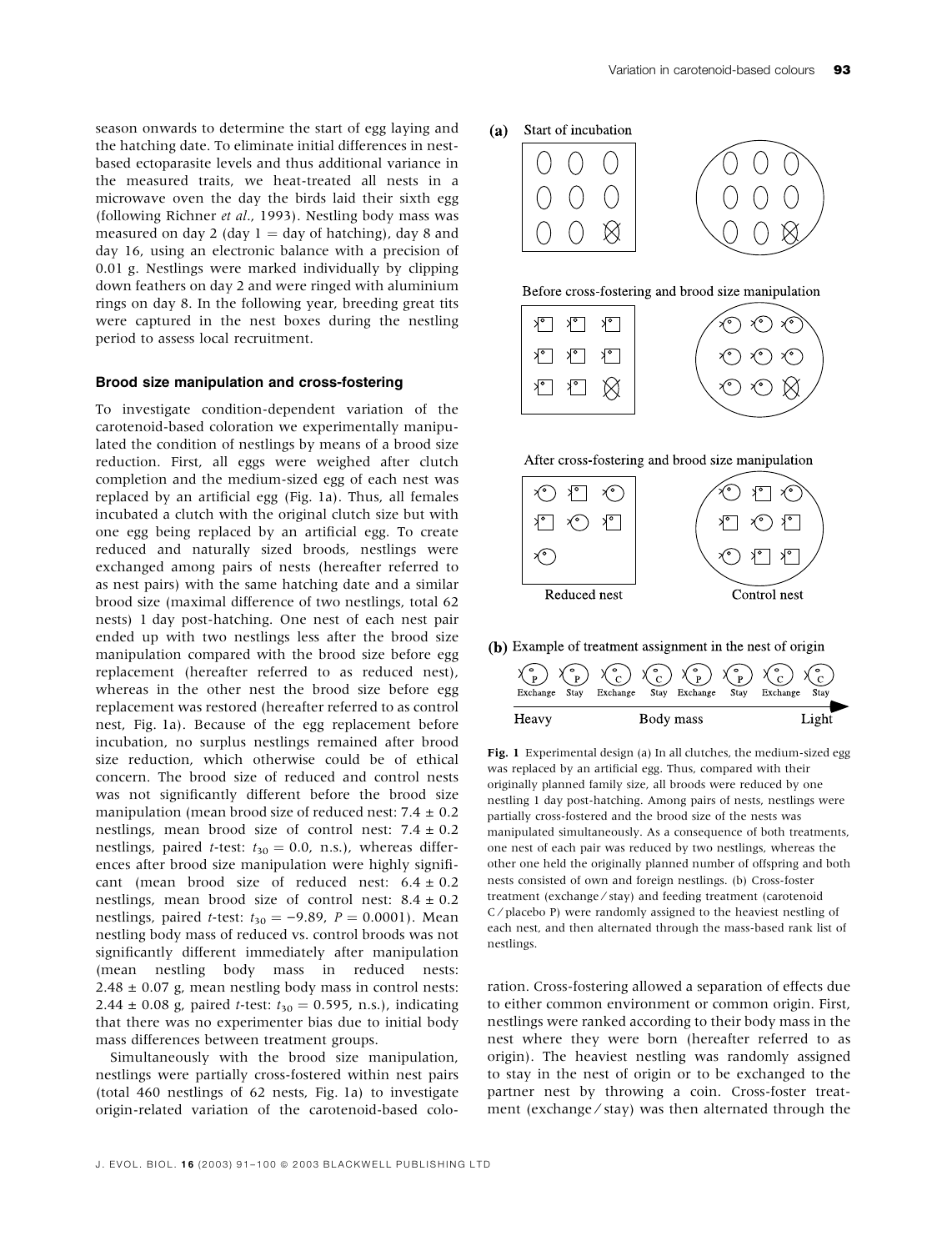mass-based rank list (Fig. 1b) (see Hurlbert (1984) for the validity of the random-systematic treatment interspersion). In the two nests of a nest pair, cross-foster treatments were assigned randomly and independently of the treatment applied to the partner nest (Fig. 1b).

Thirty-eight eggs in 33 nests had not hatched at the time of cross-fostering. They were not exchanged but stayed in their nest of origin because of the typically very low survival chance of late hatched nestlings. Seventeen of the 38 unhatched eggs mentioned above were sterile. Only nine late hatched nestlings survived till day 16 and were included in the analysis. Unhatched eggs were distributed similarly over the treatment groups and the results of the statistical analyses did not change if the late hatched nestlings were excluded.

# Carotenoid supplementation

The influence of access to dietary carotenoids on the expression of the plumage coloration was investigated by a carotenoid supplementation experiment. Before crossfostering, the heaviest two nestlings of each nest were assigned to be either carotenoid-supplemented or to receive placebo beadlets by throwing a coin. Feeding treatment was thereafter alternated in pairs through the rank list (Fig. 1b). Thus, siblings with a similar body mass on day 2 growing up in a reduced and a control brood, respectively, were assigned to the same feeding treatment (Fig. 1b) [see Hurlbert (1984) for validity of the randomsystematic treatment interspersion].

The nestlings were fed six times every second day starting 3 days post-hatching. Nestlings of the carotenoid-supplemented group were fed with 17 mg (±0.25 mg) carotenoid beadlets per feeding containing 5.58% lutein and 0.44% zeaxanthin, whereas nestlings of the control group were fed with 17 mg  $(\pm 0.25 \text{ mg})$  placebo beadlets. The beadlets were inserted in the throat of the nestlings together with a small bee larvae (mean of 150 randomly chosen larvae:  $134.7 \pm 0.13$  mg, all of the same larval stage) to ensure swallowing of the beadlets. The lutein ⁄ zeaxanthin ratio of the carotenoid-beadlets was similar to the ratio found in the natural diet of great tit nestlings (Partali et al., 1987). Mean body mass per nest of carotenoid and placebo treated nestlings on day 2 was not significantly different (mean body mass of carotenoid-supplemented nestlings:  $2.46 \pm 0.05$  g, mean body mass of placebo-fed nestlings:  $2.43 \pm 0.05$  g, paired t-test:  $t_{30} = -0.05$ , n.s.). Thus, there was no experimenter bias due to initial body mass differences between treatment groups.

# Flea infestation

To investigate the influence of flea infestation on the expression of the carotenoid-based coloration, nest pairs were deparasitized 3 days post-hatching as described above, and the nest height was standardized to 7 cm to avoid density-dependent effects on the flea population (Eeva et al., 1994; Tripet & Richner, 1999).

Two days later, nest pairs were alternately assigned to be infested with 40 female and 20 male hen fleas obtained from naturally infested nests of the same forest, or to remain uninfested. Thus, both nests of a nest pair had the same flea treatment and treatments were equally distributed over the season.

# Colour analysis

For the colour analysis a photograph of the breast plumage of the nestlings was taken 15 days post-hatching using a digital camera and two factory-calibrated flashes providing a standardized amount of light as described in Fitze  $\delta$ Richner (2002). Four standard white chips (Kodak Colour Separation Guide and Gray Scale,  $Q13/Q14$ , Red = 255, Green  $= 255$ , Blue  $= 255$ ) were photographed together with the birds for calibration of the photographs. The photographs were taken inside an opaque box with a fixed distance between the plumage and the lens. This method led to highly repeatable measurements [all  $r \ge 0.80$ , see Fitze & Richner (2002) for details]. The pictures were analysed by measuring 10 a priori selected squares of 400 pixels each, and by subsequent calculation of a mean colour value (RGB) per bird. Photographing and colour analyses were performed blindly with respect to origin and treatment of the nestlings.

Hue (H), saturation (S) and brightness (B) of the birds' plumage coloration was calculated (Fitze & Richner, 2002). Variation in light exposure during photographing, assessed from the measurements of the white reference chips, was corrected by using the residuals of the correlations between the H–S–B values of the plumage coloration and those of the white reference chips. Residuals were used in the further analyses. Using Principal Component Analysis, the first principal component of the residual colour parameters HSB was derived and taken as an overall measure of the plumage coloration (hereafter referred to as Colour PC1). Colour PC1 explained 54.12% of the total variance (Eigenvectors:  $H = -0.634$ ,  $S = 0.668$ ,  $B = 0.390$ .

The visual system of birds is rather different from the human vision. Birds have at least four types of cones (compared with three as in humans), they see in the UV and possess a system of oil droplets filtering the light (reviewed in Bennett & Cuthill, 1994). As we used a digital camera insensitive to UV, the colour measures used for the analysis may not exactly correspond to the colours perceived by the birds. However, as remarked by Bennett et al. (1994), 'for heuristic purposes, it may be useful to express colour patterns in subjective terms that humans can readily understand'. We manipulated the plumage coloration by controlled supplementation of the pigments responsible for the coloration. Furthermore, colour measurements were performed blindly with respect to the treatment applied to the nestlings, and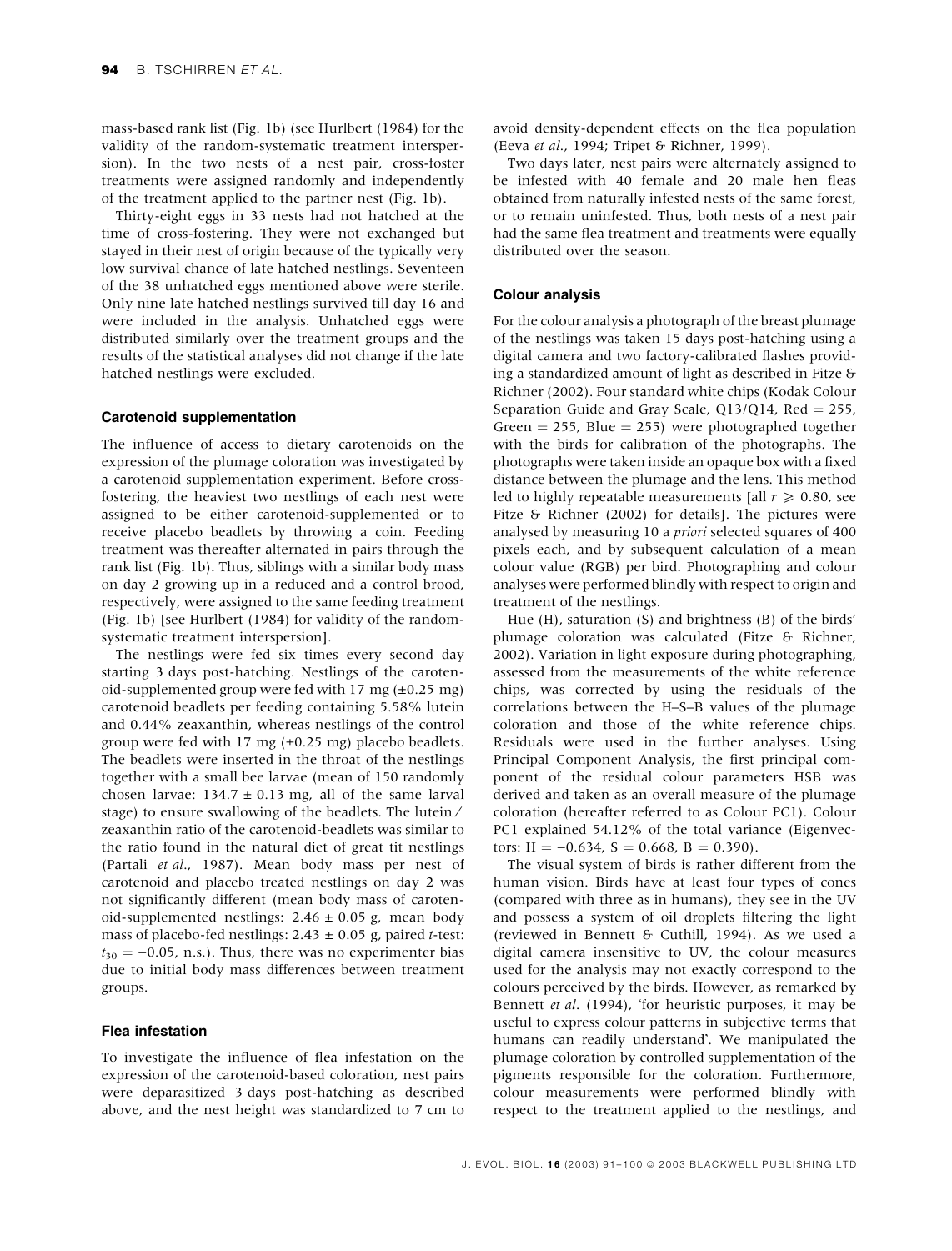the method used in this study was highly repeatable as mentioned above. Therefore, we assume that differences perceived by the digital camera correlate with differences visible to birds.

# Statistical analysis

# Coloration

The influence of the flea treatment, the nest pair and the origin on the expression of the carotenoid-based coloration was assessed by a hierarchical mixed-model nested ANOVA (Type 1 SS) (see, e.g. Merilä, 1997). Flea treatment was the main nesting factor (fixed effect) with the nest pair (random effect) nested as a factor within the flea treatment, and the origin (random effect) nested as a factor within the nest pair and the flea treatment. Prior to analysis, Colour PC1 values were statistically corrected for the brood size manipulation and the carotenoid supplementation (factors that were manipulated, but not analysed in this model) using a two-way ANOVA. Residuals were then used in the model mentioned above. The origin accounts for origin-related factors like common genes, maternal effects or a shared environment before cross-fostering. Nest pair controls for seasonal variation in coloration, e.g. seasonal variation in the availability of carotenoids. It further accounts for the correlation between season and both genetic and environmental sources of variance, e.g. for a correlation between season and parental or territorial quality.

To analyse the effect of the brood size manipulation and the carotenoid supplementation on the colour expression, we used a repeated-measures ANOVA with mean Colour PC1 per nest of the carotenoid-supplemented and placebo-fed nestlings as repeated measurements, and brood size manipulation as a factor. Prior to analysis, Residual Colour PC1 values were calculated in a nested model, including flea treatment, nest pair and origin. Residuals were used in the statistical analysis mentioned above.

The experimental effects on nestling coloration were analysed in two separate models to estimate the denominator d.f. of the different manipulated factors correctly in our experimental design with cross-fostering between two nests only.

#### Body mass

The effect of the brood size manipulation on the body mass of the nestlings was analysed by a repeated measures ANOVA with mean body mass per nest on days 2, 8 and 16 as repeats. Body mass was statistically corrected for the time (hour) of measurement to account for diurnal body mass changes and for the treatments not analysed in this model. Residuals were then used in the analysis.

### Detrimental effects of carotenoids

To analyse detrimental effects of carotenoids on growth, the mean body mass of carotenoid- and placebo-fed

nestlings per nest on days 2, 8 and 16 was analysed by a repeated General Linear Model with two trial factors. Prior to analysis, residual body mass was calculated as mentioned above. Furthermore, mortality from hatching to fledging of carotenoid-supplemented and control nestlings, and recruitment of the fledglings to the local breeding population of the following year, was analysed by logistic regression.

## General comments

Lower sample size, as mentioned in the Method section Brood size manipulation and cross-fostering, is due to nestling mortality or rare technical problems with the digital camera (one nest pair with 17 nestlings). Complete brood mortality occurred in 10 nests (72 nestlings). Additionally 10 nestlings from nine different nests died between day 2 and day 16. Nestling mortality was not significantly different between reduced and control nests (logistic regression:  $D = 13.77$ , Scale = 6.217,  $F_{1,60} = 2.21$ ,  $P = 0.142$ ), between flea infested and uninfested nests (logistic regression:  $D = 14.06$ , Scale = 6.213,  $F_{1,60} =$ 2.26,  $P = 0.138$ ), and between carotenoid-supplemented and placebo-fed nestlings ( $D < 0.001$ , Scale = fixed at 1,  $\chi_{61}^2$  < 0.001, n.s.), indicating that our results were not significantly biased by differential mortality.

Reduced broods can be manipulated faster than control broods because of the lower number of nestlings. We corrected for this difference by spending approximately the same amount of time at the two nests of a nest pair during manipulations (summed time spent at the nests (min): brood size manipulation, paired t-test:  $t_{30} = -0.424$ , n.s.; flea treatment, one-way ANOVA:  $F_{1,60} = 1.626, P = 0.207$ .

Normality of the data was tested prior to analysis. All tests are two-tailed and the significance level is set at  $P = 0.05$ . Mean  $\pm$  SE are given. Most statistical analyses were performed using the JMP IN 3.2.1. statistical package (Sall & Lehmann, 1996). SYSTAT 5.2.1. statistical package (Wilkinson, 1989) was used for the General Linear Model with trial factors. Logistic regression analysis with binomial error and a logit link was performed using GLM Stat 5.3.1 (Beath, 2000). Chi-squared tests were applied if the estimated scale was  $\leq 1$  and F-tests were applied if the scale was >1.

# Results

# Carotenoid-based coloration

The expression of the carotenoid-based coloration in nestling great tits was significantly influenced by the origin and the nest pair, whereas there was a tendency only of the flea treatment to affect nestling plumage coloration (Table 1).

Furthermore, colour expression was significantly influenced by the brood size manipulation and the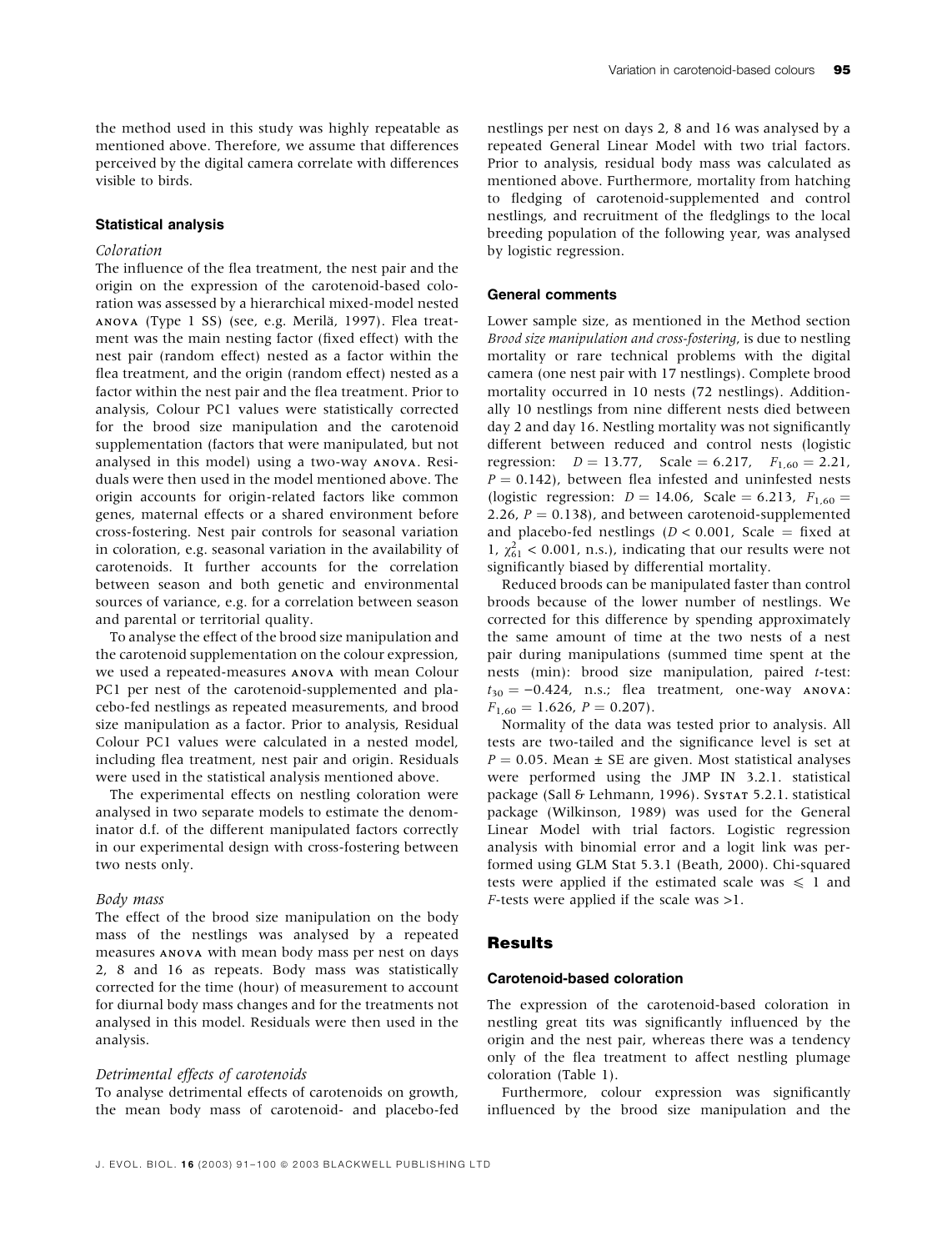Table 1 Effects of the flea treatment, the nest pair (nested within the flea treatment) and the origin (nested within the nest pair and the flea treatment) on the expression of the carotenoid-based plumage coloration (Colour PC 1) of great tit nestlings. Hierarchical mixed-model nested ANOVA with sequential sum of squares, see Materials and methods for statistical details.

|                | SS     |      | d.f.     | $P$ -value |
|----------------|--------|------|----------|------------|
| Flea treatment | 2.85   | 3.16 | 1, 19.33 | 0.076      |
| Nest pair      | 127.75 | 4.88 | 29.25.86 | < 0.0001   |
| Nest of origin | 61.46  | 2.20 | 31, 297  | 0.0004     |
| Error          | 267.87 |      | 297      |            |

Table 2 Influence of the brood size manipulation and the carotenoid supplementation on the expression of the carotenoid-based plumage coloration (Colour PC 1) of great tit nestlings. Repeatedmeasures ANOVA with mean Colour PC1 per nest of carotenoid- and placebo-fed nestlings as repeated measurements and brood size manipulation as a factor, see Materials and methods for statistical details.

|                                     | SS    | F      | df. | $P$ -value |
|-------------------------------------|-------|--------|-----|------------|
| Between nests                       |       |        |     |            |
| Brood size manipulation             | 2.61  | 6.81   |     | 0.012      |
| Error                               | 18.42 |        | 48  |            |
| Within nests                        |       |        |     |            |
| Carotenoid supplementation          | 29.38 | 106.34 | 1   | < 0.0001   |
| Brood size manipulation             | 0.14  | 0.50   |     | 0.482      |
| $\times$ Carotenoid supplementation |       |        |     |            |
| Error                               | 13.26 |        | 48  |            |

carotenoid supplementation (Table 2). Carotenoid-supplemented nestlings and nestlings raised in reduced nests had higher Colour PC1 values than placebo-fed nestlings and nestlings raised in control nests (Figs 2 and 3). The interaction between the brood size manipulation and the carotenoid supplementation was not significant, indicating that the brood size manipulation did not influence the colour expression of carotenoid-supplemented and control nestlings differently. Variation of the carotenoidbased coloration was not different between nestlings raised in reduced and control nests nor between carotenoid-supplemented and placebo-fed nestlings (repeated measures ANOVA with Colour PC1 Coefficient of Variation of carotenoid- and placebo-fed nestlings as repeats and brood size manipulation as a factor; between subjects: brood size manipulation  $F_{1,48} = 1.786$ , n.s., within subjects: carotenoid supplementation  $F_{1,48}$  = 1.406, n.s., brood size manipulation  $\times$  carotenoid supplementation  $F_{1,48} = 1.493$ , n.s.).

# Nestling body mass

Mean body mass of nestlings (per nest) tended to be higher in reduced than in control brood (repeated



Fig. 2 Residual plumage coloration of nestlings raised in reduced and control broods.



Fig. 3 Residual plumage coloration of carotenoid- and placebo-fed nestlings.

measures ANOVA with body mass on days 2, 8 and 16 as repeated measures; between subjects: brood size manipulation  $F_{1,48} = 3.61$ ,  $P = 0.063$ ). Nestling growth, measured as the increase of body mass between day 2 and day 16, was significantly different between nestlings raised in reduced and control broods (repeated measures ANOVA, within subjects: brood size manipulation  $\times$  day of measurement:  $F_{2,47} = 4.23$ ,  $P = 0.021$ ), showing that the brood size manipulation influenced the nestlings' rate of growth.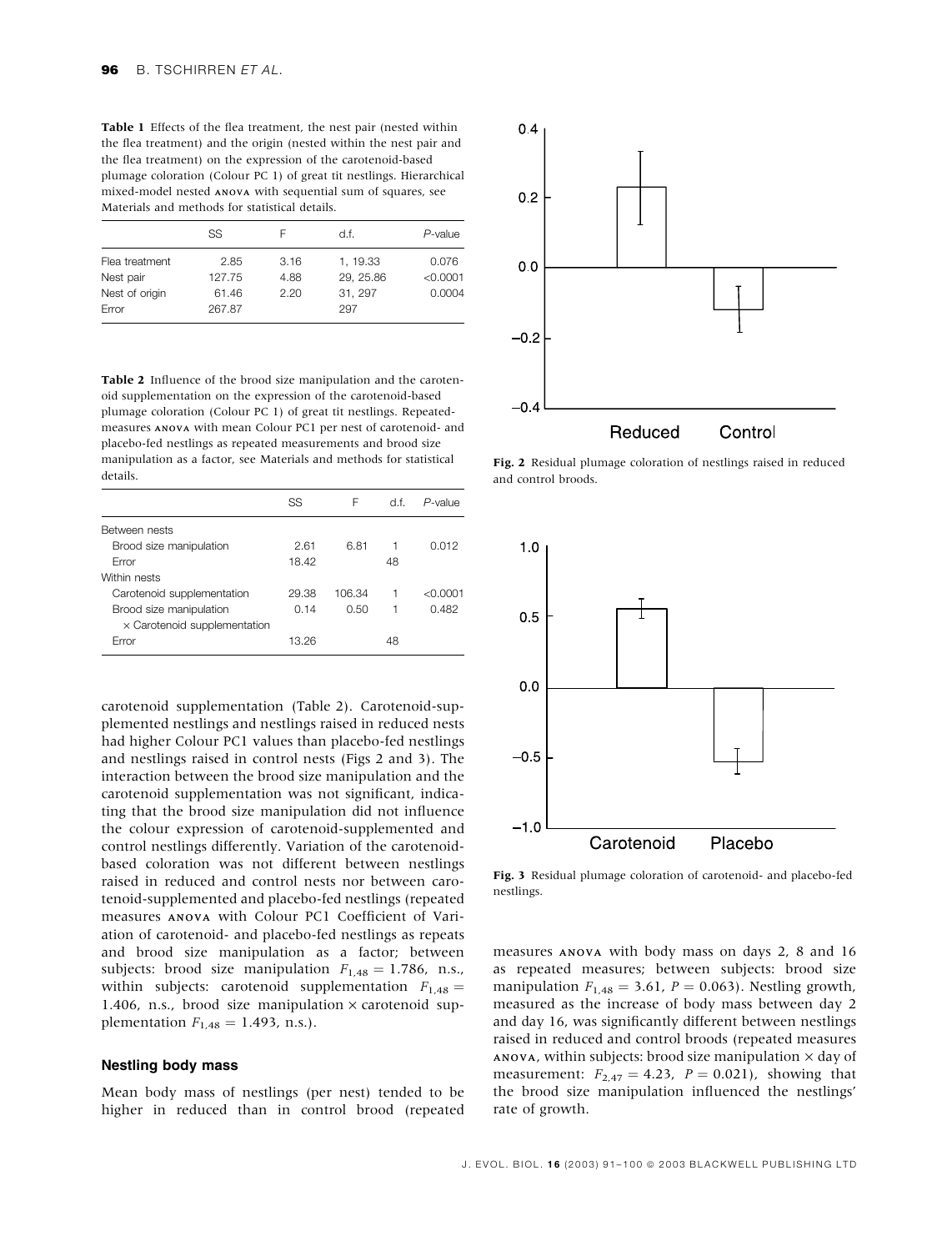# Effects of carotenoid supplementation on nestling body mass, mortality and local recruitment

Both mean nestling body mass and the increase of body mass from day 2 to day 16 were not significantly different between carotenoid- and placebo-treated nestlings (repeated-measures ANOVA with two trial factors, carotenoid supplementation:  $F_{1,49} = 1.224$ , n.s., carotenoid, supplementation  $\times$  day of measurement:  $F_{2,48} = 0.145$ , n.s.). Neither nestling mortality (logistic regression:  $D < 0.001$ , Scale = fixed at 1,  $\chi^2_{61} < 0.001$ , n.s.) nor recruitment into the local breeding population (logistic regression:  $D = 0.013$ , Scale = fixed at 1,  $\chi_{50}^2 = 0.013$ , n.s.) differed significantly between carotenoid-supplemented and placebo-treated nestlings.

# **Discussion**

A growing number of studies reveal the importance of carotenoid-based colours in social and sexual signalling. However the mechanisms that limit the expression of carotenoid-based colours in the wild, which lead to variation in coloration among phenotypes, are controversial so far (reviewed in Olson & Owens, 1998). In this experimental field study we investigated the relative importance of five proposed mechanisms potentially responsible for differential colour expression.

As expected by the carotenoid-availability hypothesis (e.g. Hill, 1992, 1994; Grether et al., 1999), nestlings of the carotenoid-supplemented group developed a more intense yellow plumage coloration than placebofed nestlings. It shows that the carotenoid-based plumage coloration of great tit nestlings is limited by the amount of carotenoids ingested with the food and thus by the amount of carotenoids provided by the parents.

Olson & Owens (1998) suggested detrimental (toxic) effects of carotenoids on the physiology of animals. Thus, not the limited access to carotenoids but (active) avoidance of dietary carotenoids could explain a part of the observed variation in plumage coloration. Our results provide no indication for detrimental effects of the carotenoids lutein and zeaxanthin, as neither nestling body mass, growth rate, nestling mortality nor local recruitment were significantly different between carotenoid-supplemented and control nestlings. We thus suggest that active carotenoid avoidance due to detrimental effects may not be a crucial factor for colour expression in nature.

The origin of nestlings explained a significant amount of variation in the carotenoid-based plumage coloration. This effect may be explained both by an origin-related difference in the ability of nestlings to absorb or deposit ingested carotenoids (Brush, 1990), and ⁄ or by maternal effects. It is likely that maternal effects contribute at least partly to the observed variation because considerable

amounts of carotenoids are deposited in the egg yolk by the mother (Goodwin, 1984; Partali et al., 1987; Blount et al., 2000). Thus origin-related variation in plumage coloration can at best be an indication of genetic limitation of colour expression.

Nest pair significantly influenced the colour expression. Nest pair accounts for seasonal variation in colour expression due to environmental factors and for correlation of seasonal effects with phenotypic or environmental sources of variance, e.g. for correlation of season and parental or territorial quality. The effect of the nest pair on colour expression corresponds to the results of Bortolotti et al. (2000) and Hõrak et al. (2000), who both found strong environmental determination of carotenoid-based plumage colours.

Condition-dependent physiological constraints may cause differences in plumage coloration by affecting the physiological pathway of carotenoids, e.g. their deposition into the follicular cells of developing feathers (Brockmann & Völker, 1934; Hudon, 1994; Thompson et al., 1997). As predicted by the condition-dependence hypothesis, nestlings from reduced nests developed a more intense yellow plumage coloration than nestlings from naturally sized broods. This result is in accordance with the findings of De Kogel & Prijs  $(1996)$  and Hõrak et al. (2000) who also found effects of brood size manipulation on the expression of carotenoid-based traits in an experimental design without carotenoid supplementation. However, without manipulation of carotenoids it is difficult to argue whether the observed effect of the brood size manipulation is more likely explained by the carotenoid-availability or the condition-dependence hypothesis. Differences in nestling plumage coloration of reduced and control broods may simply arise by parents of reduced nests providing nestlings with more carotenoids, rather than by a condition-dependent effect per se. Due to the carotenoid-supplementation, our experimental set-up allowed to distinguish between these two effects. The carotenoid-fed nestlings were supplemented with relatively large amounts of carotenoids compared with the normal carotenoid content of their diet (Partali et al., 1987). We therefore assume that differences in the carotenoid content of the food provisioned by parents of reduced and naturally sized broods are of minor importance in carotenoid-supplemented nestlings. Thus if carotenoidavailability alone would explain the colour differences between nestlings from reduced and control nests, we would expect no significant effect of the brood size manipulation on the colour expression of carotenoidsupplemented nestlings. However, even within the carotenoid-supplemented nestlings, the nestlings of the reduced broods showed enhanced colour expression (ANOVA:  $F_{1,48} = 8.445$ ,  $P = 0.006$ ). It shows that the ability to incorporate carotenoids into the feathers depends, besides the access to carotenoids and originrelated constraints, on a bird's condition. This result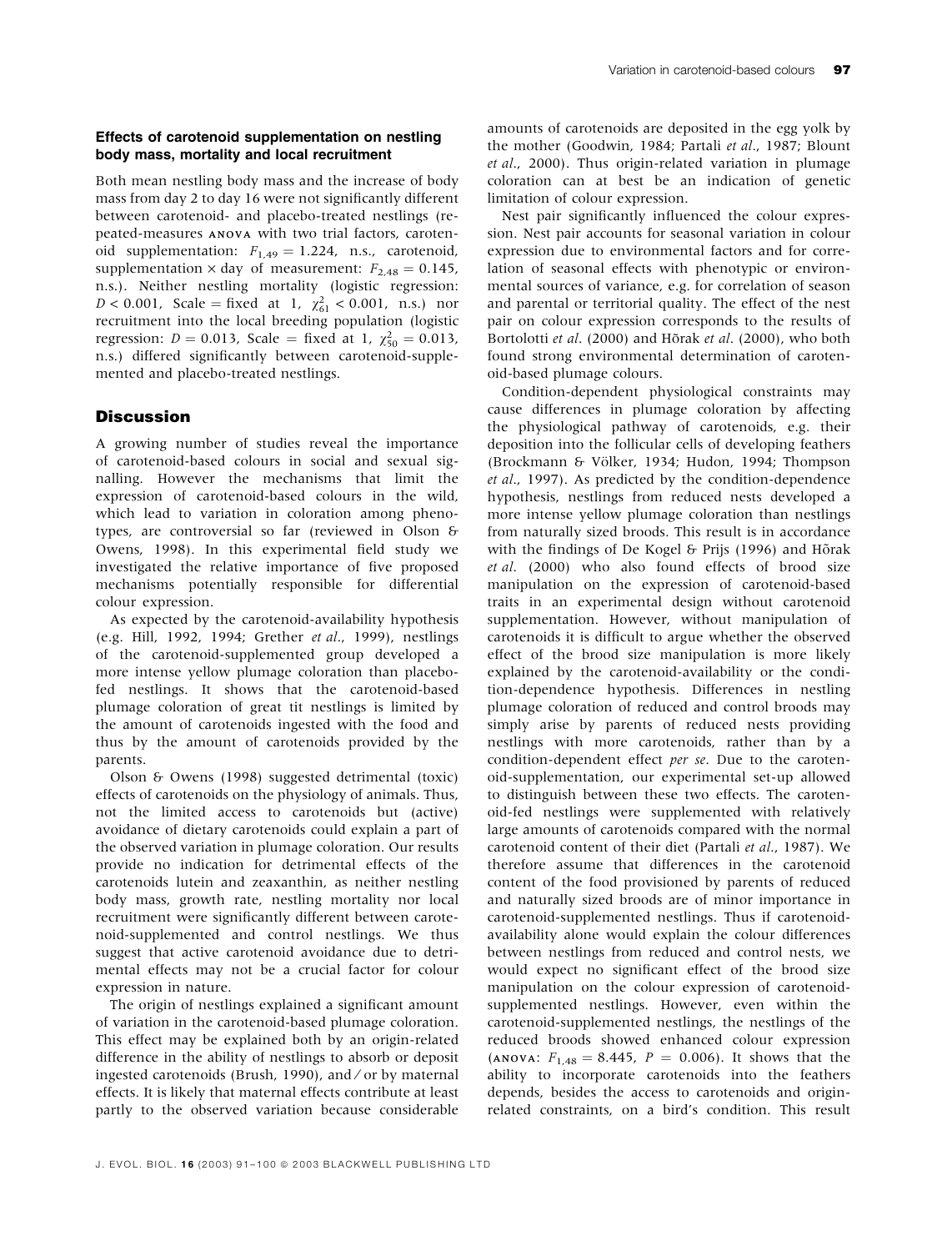seems surprising given that carotenoids do not undergo costly metabolic transformation in great tits (Partali et al., 1987; Hill, 1996). It suggests that the incorporation of carotenoids itself is costly.

It is known that endoparasites interfere with physiological mechanisms involved in carotenoid absorption, transport, or deposition (e.g. Ruff et al., 1974; Milinski & Bakker, 1990; Houde & Torio, 1992; Hill & Brawner III, 1998). Moreover in a study on house finches (Carpodacus mexicanus) (Thompson et al., 1997) plumage coloration was negatively associated with feather mite load Proctophyllodes sp. indicating that ectoparasite infestation as well can influence plumage coloration. Parasites may interfere with the plumage pigmentation by reducing the carotenoid uptake or deposition, by reducing the nutritional condition, or by activating the immune system of the host (Allen & Nelson, 1982). Parasitic infestations may thereby rise the demands of the immune system for carotenoids used for free radical absorption (Bendich & Olson, 1989; Bendich, 1989b; Allen, 1997). Therefore an allocation trade-off between carotenoids used for free radical scavenging and feather pigmentation, respectively, has been postulated (e.g. Saino et al., 1999; von Schantz et al., 1999; Saino et al., 2000; but see Hill, 1999). As a consequence of parasitism, infested nestlings should develop duller plumage coloration. The flea infestation had no significant influence on the colour expression of the nestlings (Table 1), however, there was a tendency for nestlings raised in infested nests to have reduced colour intensity. Harmfulness of fleas is influenced by environmental factors such as weather or food availability (Merino & Potti, 1996; Allander, 1998), and overall benign conditions, or the comparatively late infestation in the reproductive cycle of the host, may explain the relatively weak effect of fleas on colour expression. Alternatively, a flea infestation may not interfere with the carotenoid metabolism or may not rise the demands of the immune system for carotenoids (e.g. for free radical absorption). The weak effect of the fleas on coloration corresponds to the findings of an earlier study where melanin- but not carotenoid-based colours were influenced by ectoparasites in adult great tits (Fitze & Richner, 2002).

This study investigates the proximate mechanisms that lead to variation in the carotenoid-based plumage coloration of free-living birds. We demonstrate that access to dietary carotenoids is important for the expression of the carotenoid-based coloration. Furthermore we show that carotenoid-based colour expression is limited by both origin-related and condition-dependent factors, leading to variation in coloration among individuals. Carotenoid-based colours are used by different vertebrate species for signalling of individual quality, and our study elucidates the relevance of some mechanisms potentially implicated in the maintenance of honesty of these traits in the wild.

# Acknowledgments

We thank Hoffmann – La Roche, Basel for kindly providing carotenoids (lutein 5%-beadlets) and placebos, Kurt Bernhard and Peter-Paul Hoppe for their helpful advice and discussion, Jean-Daniel Charrière and Peter Fluri for providing the bee larvae, and two anonymous reviewers for providing valuable criticism on the manuscript. The experiment was financially supported by the Swiss National Science Foundation (grant 31-53956.98 to HR) and conducted under a licence provided by the Ethical Committee of the Office of Agriculture of the Canton of Bern, Switzerland.

# References

- Allander, K. 1998. The effects of an ectoparasite on reproductive success in the great tit: a 3-year experimental study. Can. J. Zool. 76: 19-25.
- Allen, P.C. 1997. Production of free radical species during Eimeria maxima infections in chickens. Poultry Sci. 76: 814–821.
- Allen, J.R. & Nelson, W.A. 1982. Immunological responses to ectoparasites. In: Fortschritte der Zoologie: Immune Reactions to Parasites (W. Frank, ed.), pp. 169–180. Gustav Fischer, Stuttgart.
- Baker, R.R. & Parker, G.A. 1979. The evolution of bird coloration. Philos. Trans. R. Soc. Lond. B 287: 63–130.
- Beath, K.J. 2000. GLM Stat, Version 5.2.1. Sydney.
- Bendich, A. 1989a. Carotenoids and the immune system. In: Carotenoids: Chemistry and Biology (N. I. Krinsky, M. M. Mathews-Roth & R. F. Taylor, eds), pp. 323–335. Plenum Press, New York.
- Bendich, A. 1989b. Carotenoids and the immune response. J. Nutr. 119: 112–115.
- Bendich, A. & Olson, J.A. 1989. Biological actions of carotenoids. FASEB J. 3: 1927–1932.
- Bennett, T.D. & Cuthill, I.C. 1994. Ultraviolet vision in birds: what is its function? Vision Res. 34: 1471–1478.
- Bennett, A.T.D., Cuthill, I.C. & Norris, K.J. 1994. Sexual selection and the mismeasure of color. Am. Nat. 144: 848–860.
- Blount, J.D., Houston, D.C. & Møller, A.P. 2000. Why egg yolk is yellow. Trends Ecol. Evol. 15: 47–49.
- Bortolotti, G.R., Negro, J.J., Tella, J.L., Marchant, T.A. & Bird, D.M. 1996. Sexual dichromatism in birds independent of diet, parasites and androgens. Proc. R. Soc. Lond. B 263: 1171–1176.
- Bortolotti, G.R., Tella, J.L., Forero, M.G., Dawson, R.D. & Negro, J.J. 2000. Genetics, local environment and health as factors influencing plasma carotenoids in wild American kestrels (Falco sparverius). Proc. R. Soc. Lond. B 267: 1433–1438.
- Brockmann, H. & Völker, O. 1934. Der gelbe Federfarbstoff des Kanarienvogels (Serinus canaria canaria) und das Vorkommen von Carotinoiden bei Vögeln. Hoppe-Seyler's Z. Physiol. Chem. 13: 193–215.
- Brush, A.H. 1978. Avian pigmentation. In: Chemical Zoology (A. H. Brush, ed.), pp. 141–164. Academic Press, New York.
- Brush, A.H. 1990. Metabolism of carotenoid pigments in birds. FASEB J. 4: 2969–2977.
- Craig, J.K. & Foote, C.J. 2001. Countergradient variation and secondary sexual color: phenotypic convergence promotes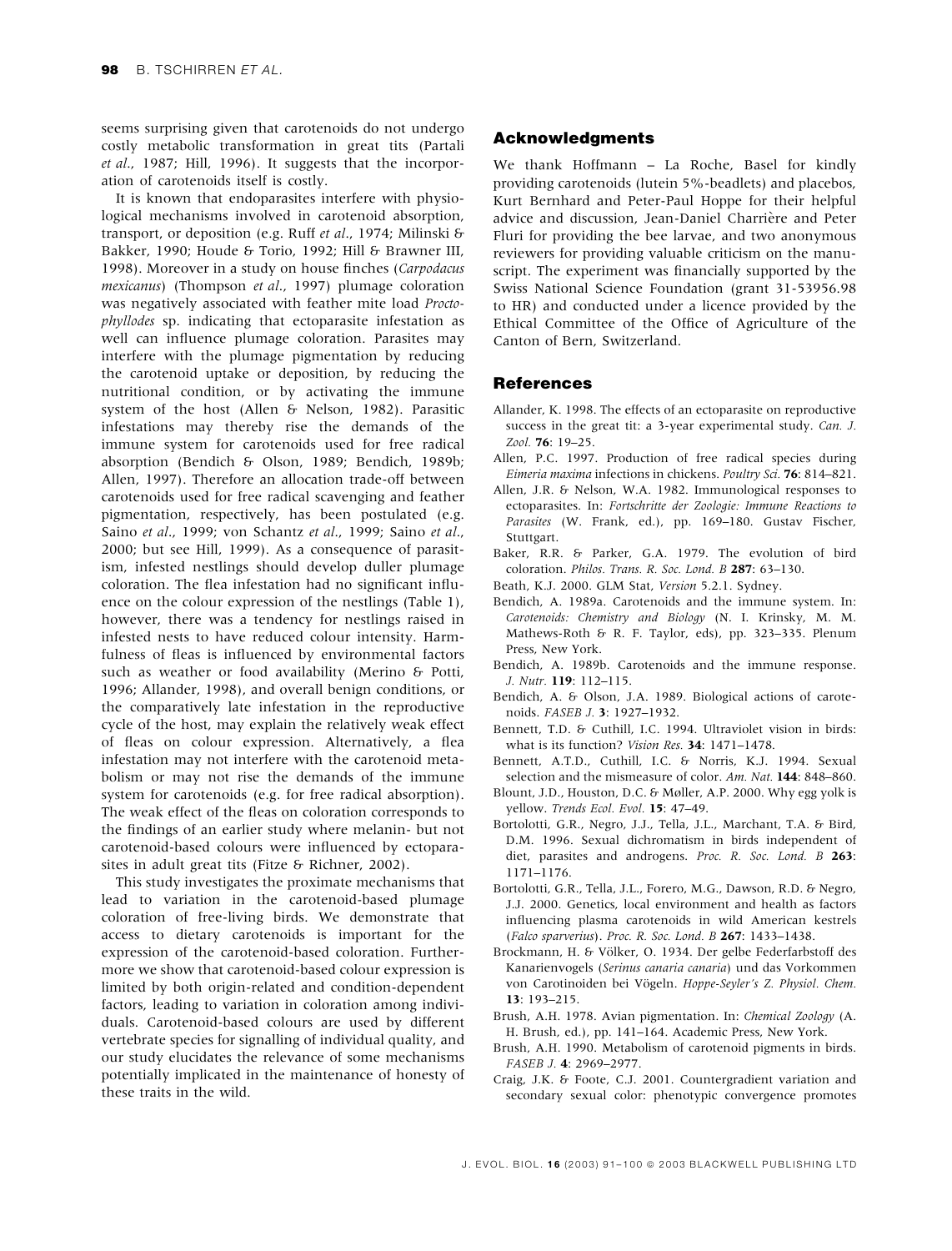genetic divergence in carotenoid use between sympatric anadromous and nonanadromous morphs of sockeye salmon (Oncorhynchus nerka). Evolution 55: 380–391.

- De Kogel, C.H. & Prijs, H.J. 1996. Effects of brood size manipulations on sexual attractiveness of offspring in the zebra finch. Anim. Behav. 51: 699-708.
- Eeva, T., Lehikoinen, E. & Nurmi, J. 1994. Effects of ectoparasites on breeding success of Great tits (Parus major) and Pied flycatchers (Ficedula hypoleuca) in an air pollution gradient. Can. J. Zool. 72: 624–635.
- Fitze, P.S. & Richner, H. 2002. Differential effects of a parasite on ornamental structures based on melanins and carotenoids. Behav. Ecol., 13: 401–407.
- Frischknecht, M. 1993. The breeding coloration of male three-spined sticklebacks (Gasterosteus aculeatus) as an indicator of energy investment in vigour. Evol. Ecol. 7: 439– 450.
- Goodwin, T.W. 1984. The Biochemistry of the Carotenoids. Chapmann & Hall, London.
- Grafen, A. 1990. Sexual selection unhandicapped by the Fisher Process. J. Theor. Biol. 144: 473–516.
- Grether, G.F., Hudon, J. & Millie, D.F. 1999. Carotenoid limitation of sexual coloration along environmental gradient in guppies. Proc. R. Soc. Lond. B 266: 1317–1322.
- Hamilton, W.D. & Zuk, M. 1982. Heritable true fitness and bright birds: a role for parasites? Science 218: 384-387.
- Heeb, P., Werner, I., Mateman, A.C., Kölliker, M., Brinkhof, M.W.G., Lessells, C.M. & Richner, H. 1999. Ectoparasite infestation and sex-biased local recruitment of hosts. Nature 400: 63–65.
- Hill, G.E. 1990. Female house finches prefer colourful males: sexual selection for a condition-dependent trait. Anim. Behav. 40: 563–572.
- Hill, G.E. 1991. Plumage coloration is a sexually selected indicator of male quality. Nature 350: 337–339.
- Hill, G.E. 1992. Proximate basis of variation in carotenoid pigmentation in male house finches. Auk 109: 1–12.
- Hill, G.E. 1994. House finches are what they eat a reply to Hudon. Auk 111: 221–225.
- Hill, G.E. 1996. Redness as a measure of the production cost of ornamental coloration. Ethol. Ecol. Evol. 8: 157–175.
- Hill, G.E. 1999. Is there an immunological cost to carotenoidbased ornamental coloration? Am. Nat. 154: 589–595.
- Hill, G.E. & Brawner, W.R. III. 1998. Melanin-based plumage coloration in the house finch is unaffected by coccidial infection. Proc. R. Soc. Lond. B 265: 1105–1109.
- Hill, G.E. & Montgomerie, R. 1994. Plumage colour signals nutritional condition in the house finch. Proc. R. Soc. Lond. B 258: 47–52.
- Hõrak, P., Vellau, H., Ots, I. & Møller, A.P. 2000. Growth conditions affect carotenoid-based plumage coloration of great tit nestlings. Naturwissenschaften 87: 460–464.
- Houde, A.E. & Torio, A.J. 1992. Effect of parasitic infection on male color pattern and female choice in guppies. Behav. Ecol. 3: 346–351.
- Hudon, J. 1994. Showiness, carotenoids, and captivity: a comment on Hill (1992). Auk 111: 218–221.
- Hurlbert, S.H. 1984. Pseudoreplication and the design of ecological field experiments. Ecol. Monographs 54: 187–211.
- Kodric-Brown, A. 1989. Dietary carotenoids and male mating success in the guppy: an environmental component to female choice. Behav. Ecol. Sociobiol. 25: 393–401.
- Lozano, G.A. 1994. Carotenoids, parasites, and sexual selection. Oikos 70: 309–311.
- Merilä, J. 1997. Expression of genetic variation in body size of the collared flycatcher under different environmental conditions. Evolution **51**: 526-536.
- Merino, S. & Potti, J. 1996. Weather dependent effects of nest ectoparasites on their bird hosts. Ecography 19: 107-113.
- Milinski, M. & Bakker, T.C.M. 1990. Female sticklebacks use male coloration in mate choice and hence avoid parasized males. Nature 344: 330–333.
- Møller, A.P., Biard, C., Blount, J.D., Houston, D.C., Ninni, P., Saino, N. & Surai, P.F. 2001. Carotenoid-dependent signals: Indicators of foraging efficiency, immunocompetence or detoxification ability? Avian Poult. Biol. Rev. 11: 137–159.
- Nowak, R. 1994. Beta-Carotene: helpful or harmful? Science 264: 500–501.
- Olson, V.A. & Owens, I.P.F. 1998. Costly sexual signals: are carotenoids rare, risky or required? Trends Ecol. Evol. 13: 510– 514.
- Partali, V., Liaaen-Jensen, S., Slagsvold, T. & Lifjeld, J.T. 1987. Carotenoids in food chain studies – II. The food chain of Parus spp. monitored by carotenoid analysis. Comp. Biochem. Physiol. B 87: 885–888.
- Richner, H., Oppliger, A. & Christie, P. 1993. Effect of an ectoparasite on reproduction in great tits. J. Anim. Ecol. 62: 703–710.
- Ruff, M.D., Reid, W.M. & Johnson, J.K. 1974. Lowered blood carotenoid levels in chickens infected with coccidia. Poultry Sci. 53: 1801–1809.
- Saino, N., Ninni, P., Calza, S., Martinelli, R., De Bernardi, F. & Møller, A.P. 2000. Better red than dead: carotenoid-based mouth coloration reveals infection in barn swallow nestlings. Proc. R. Soc. Lond. B 267: 57-61.
- Saino, N., Stradi, R., Ninni, P., Pini, E. & Møller, A.P. 1999. Carotenoid plasma concentration, immune profile and plumage ornamentation of male barn swallows (Hirundo rustica). Am. Nat. 154: 441–448.
- Sall, J. & Lehmann, A. 1996. JMP Start Statistics, Version 3.2.1. Duxbury Press, New York.
- Savalli, U.M. 1995. The evolution of bird coloration and plumage elaboration: a review of hypotheses. In: Current Ornithology (D. M. Power, ed.), pp. 141–190. Plenum Press, New York.
- von Schantz, T., Bensch, S., Grahn, M., Hasselquist, D. & Wittzell, H. 1999. Good genes, oxidative stress and conditiondependent sexual signals. Proc. R. Soc. Lond. B. 266: 1-12.
- Shykoff, J.A. & Widmer, A. 1996. Parasites and carotenoid-based signal intensity: how general should the relationship be? Naturwissenschaften 83: 113-121.
- Skarstein, F. & Folstad, I. 1996. Sexual dichromatism and the immunocompetence handicap: an observational approach using Arctic charr. Oikos 76: 359–367.
- Slagsvold, T. & Lifjeld, J.T. 1985. Variation in plumage colour of the Great tit Parus major in relation to habitat, season and food. J. Zool. 206: 321–328.
- Sundberg, J. 1995. Female yellowhammers (Emberiza citrinella) prefer yellower males: a laboratory experiment. Behav. Ecol. Sociobiol. 37: 275–282.
- Thompson, C.W., Hillgarth, N., Leu, M. & McClure, H.E. 1997. High parasite load in house finches (Carpodacus mexicanus) is correlated with reduced expression of a sexually selected trait. Am. Nat. 149: 270–294.